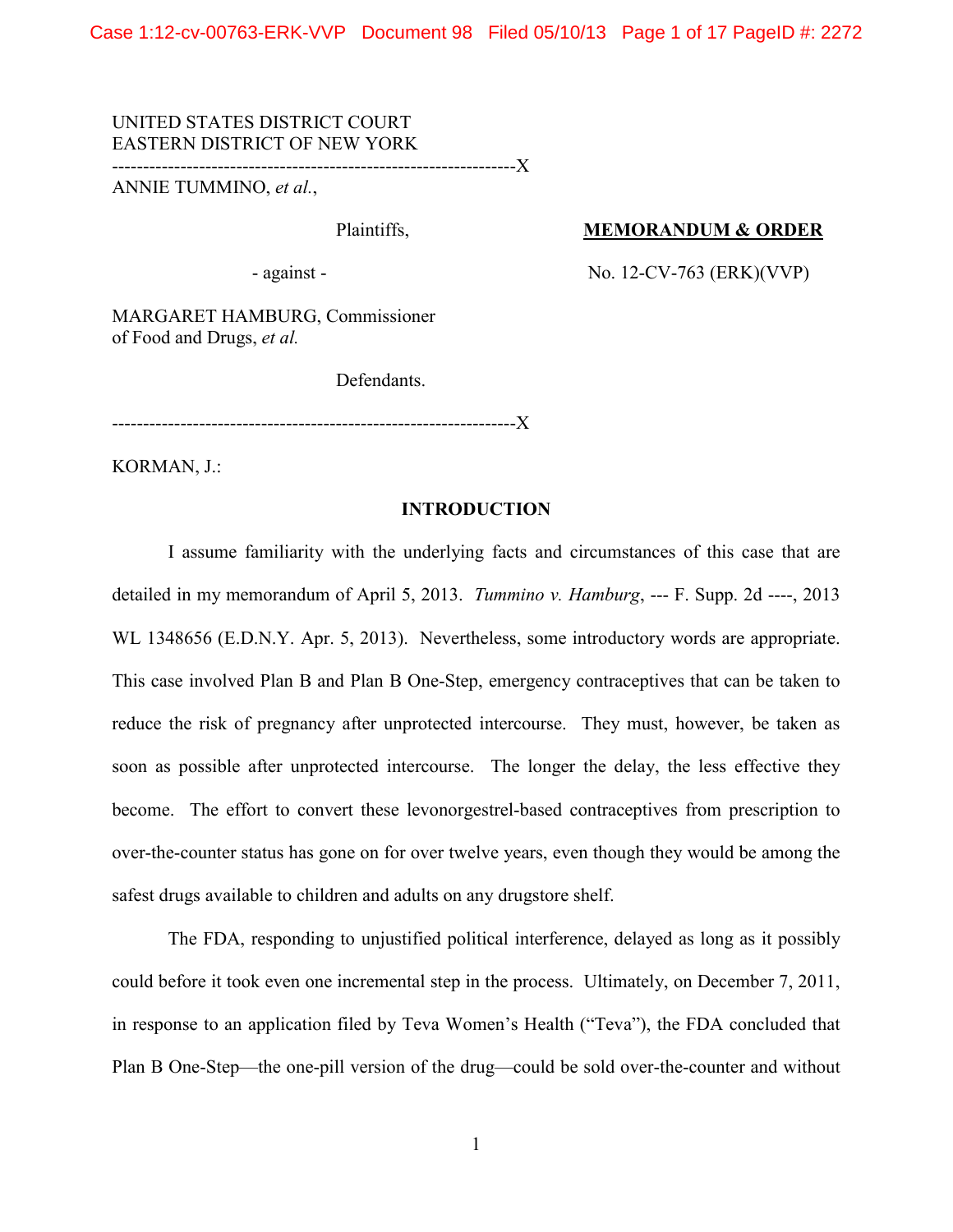a prescription or age restriction. The FDA was reversed by the Secretary of Health and Human Services on the same day in a decision that was politically motivated and that, even without regard to the Secretary's motives, was so unpersuasive as to call into question her good faith. Some five days later, the FDA rejected a Citizen Petition that sought unrestricted over-thecounter status for Plan B—the original two-pill emergency contraceptive product—and all drugs that are "equivalent" to Plan B. This decision was compelled by Secretary's reasoning in ordering the FDA to reject Teva's application. Specifically, the Secretary found that information that she deemed essential was not provided by Teva. The Citizen Petition lacked the same information. The Citizen Petition Denial Letter, which came five days after the denial of Teva's Plan B One-Step application, was clearly prompted by the Secretary's action despite the FDA's fanciful effort to make it appear that it undertook an independent review of the Citizen Petition. *See Tummino v. Hamburg*, 2013 WL 1348656 at \*26.

On April 5, 2013, I issued an order directing the defendants—the Commissioner of Food and Drugs and the Secretary of Health and Human Services—to grant the Citizen Petition filed by the plaintiffs and make levonorgestrel-based emergency contraceptives available over-thecounter and without point-of-sale or age restrictions. I did so because the Secretary's action was politically motivated, scientifically unjustified, and contrary to agency precedent, and because it could not provide a basis to sustain the denial of the Citizen Petition.<sup>[1](#page-1-0)</sup> I did not order the defendants to make Plan B One-Step—the widely known brand name emergency contraceptive—available. Teva had not appealed from the FDA's denial of its application, and, although it sought to intervene in this lawsuit, its intervention was not for the purpose of obtaining any relief related to its ability to market Plan B One-Step.

<span id="page-1-0"></span> $1$  The defendants do not suggest that they have any reasonable possibility of success in challenging this finding on appeal.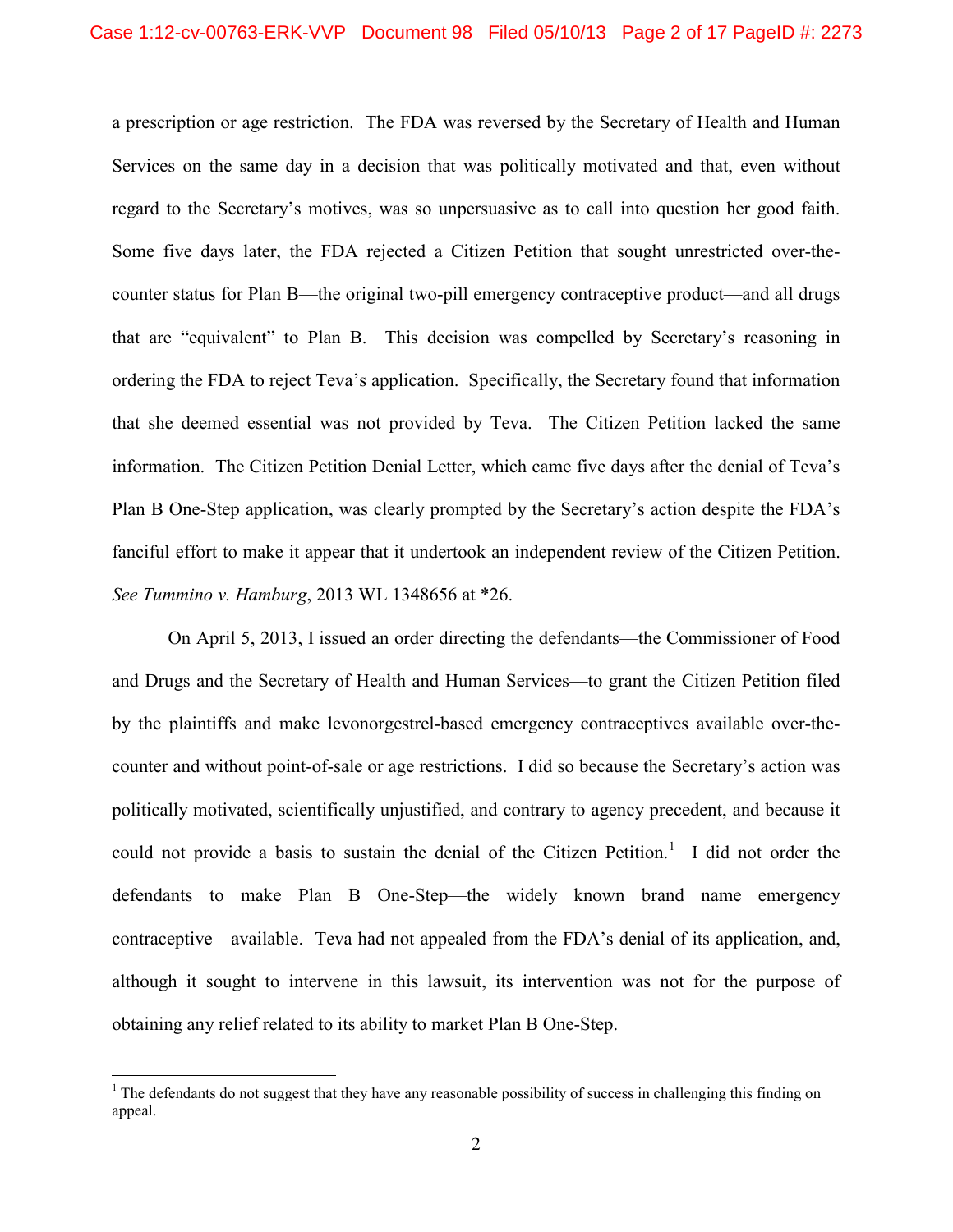Plan B One-Step aside, the effect of my decision was to make levonorgestrel-based emergency contraceptives available without a prescription and without any point-of-sale or age restrictions. The only practical difference between my decision and the decision of the FDA that the Secretary reversed was that the FDA's decision was arguably directed towards the one-pill version of the drug, and my decision applied to both versions. Nevertheless, responding to farfetched concerns ultimately voiced in response to the prospect of making the two-pill version available without a prescription, I advised the FDA that if it actually believed there was a significant difference between the one- and two-pill products, it was free to limit the relief on the Citizen Petition to the one-pill product. *Tummino v. Hamburg*, 2013 WL 1348656 at \*31.

With this concession to the FDA's concerns, my decision was entirely consistent with the initial decision of the FDA. I adopted and completely agreed with Commissioner Hamburg's conclusion that "there is adequate and reasonable, well-supported, and science-based evidence that Plan B One-Step is safe and effective and should be approved for nonprescription use for all females of child-bearing potential"—a conclusion that she reached after she had "reviewed and thoughtfully considered the data, clinical information, and analysis provided by" the FDA's Center for Drug Evaluation and Research. Statement from FDA Commissioner Margaret Hamburg, M.D., on Plan B One-Step (Dec. 7, 2011). Notwithstanding my deference to the Commissioner and the scientists at the FDA, the defendants have filed a notice of appeal and a motion to stay my decision as they continue their administrative agency filibuster through the appellate process.

I pause here before proceeding to a discussion of the merits of the motion to comment on the defendants' analysis of the manner in which drug approval applications should be made. Thus, they tell me that "[a] drug approval decision involves scientific judgments as to whether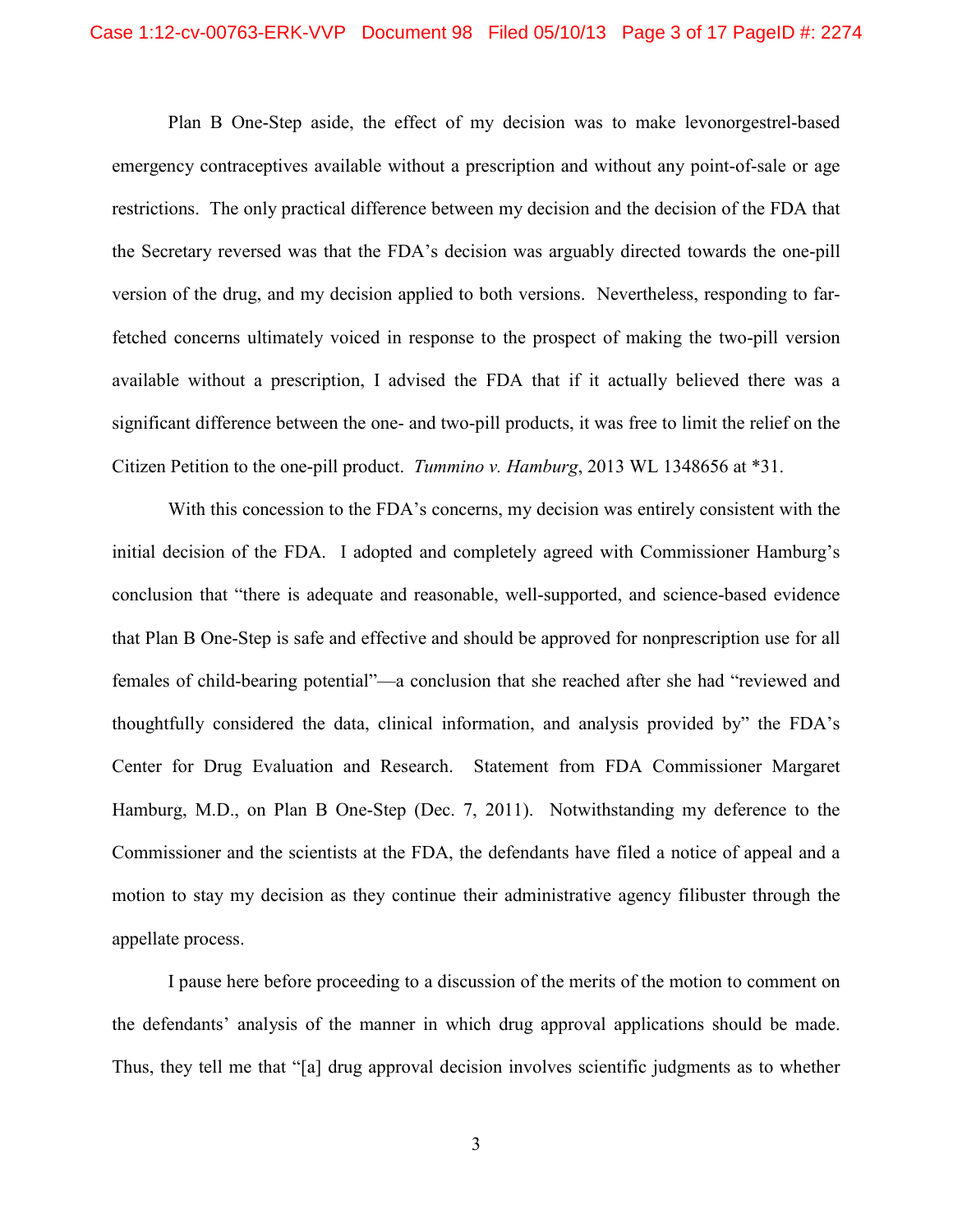statutory and regulatory factors are met that warrant deference to those charged with the statutory responsibility to make those decisions. The agency alone has the necessary information and scientific expertise to assess the data and information required to make a determination that a drug is safe and effective." Defs.' Br. at 10. This salutary principle was flagrantly violated by Secretary Sebelius, who completely lacks the "necessary information and scientific expertise to assess the data and information required to make a determination that a drug is safe and effective," and whose role in the process has been circumscribed by Congress as well as by the delegation to the Commissioner of any authority that the Secretary may have—a clear recognition by Congress and the Secretary of her lack of competence in this area. *See Tummino v. Hamburg*, 2013 WL 1348656 at \*21. Yet, in something out of an alternate reality, the defendants seek a stay to pursue an appeal that would vindicate the Secretary's disregard of the very principle they advocate.

#### **DISCUSSION**

There are four factors to be considered before granting a stay pending appeal: (1) whether a party will suffer irreparable injury if a stay is issued, (2) whether the movant will suffer irreparable injury absent a stay, (3) whether the movant has demonstrated a substantial possibility, although less than a likelihood, of success on appeal, and (4) the public interests that may be affected. *Hirschfeld v. Bd. of Elections*, 984 F.2d 35, 39 (2d Cir. 1993); *see also In re World Trade Ctr. Disaster Site Litig.*, 503 F.3d 167, 170-71 (2d Cir. 2007). In *Mohammed v. Reno*, 309 F.3d 95 (2d Cir. 2002), the Second Circuit surveyed how different courts have analyzed the prospect of success necessary for issuing a stay, ultimately agreeing with the District of Columbia Circuit's approach, whereby "[t]he necessary 'level' or 'degree' of possibility of success will vary according to the Court's assessment of the other [stay] factors."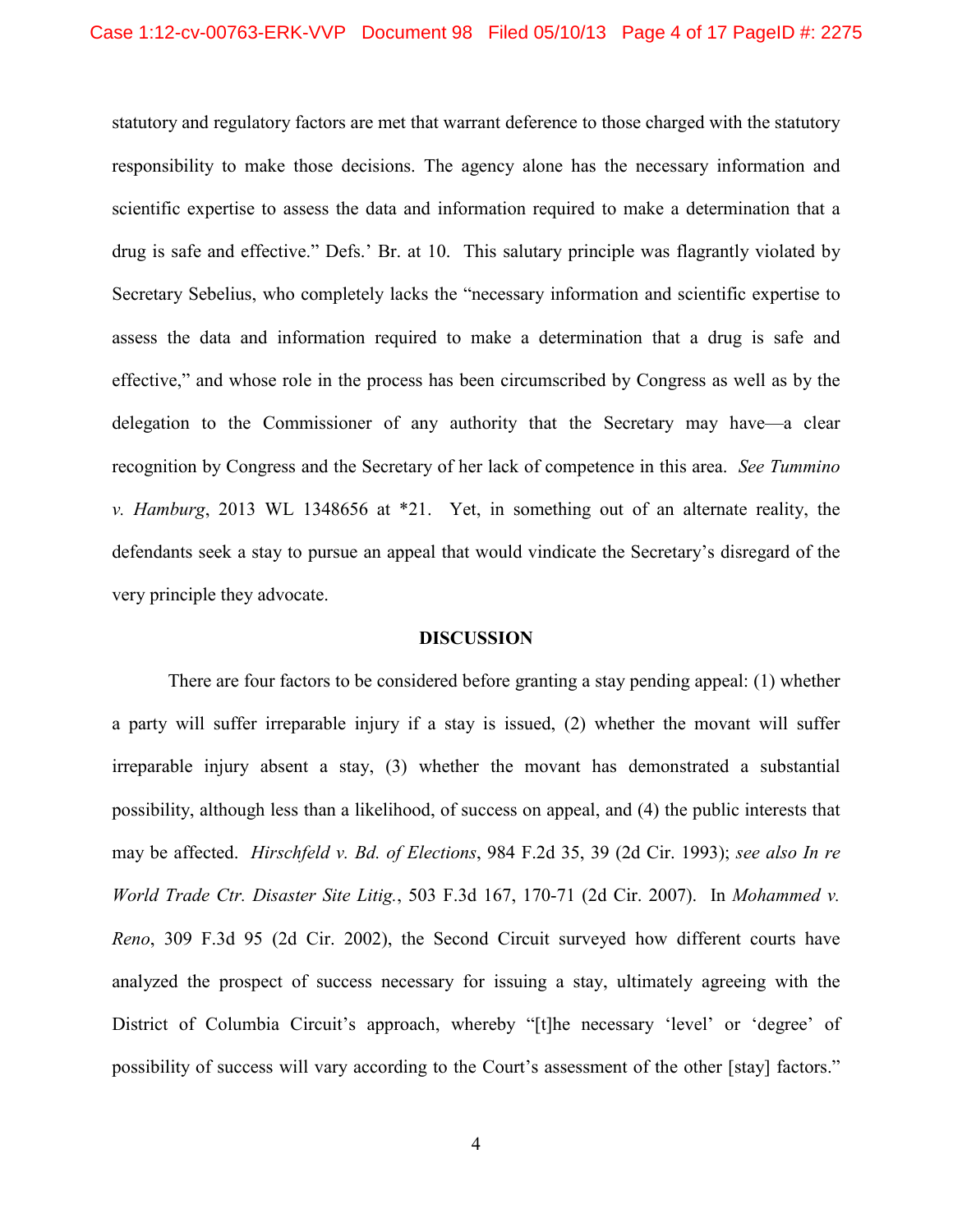*Id.* at 101 (quoting *Washington Metro. Area Transit Comm'n v. Holiday Tours, Inc.*, 559 F.2d 841, 843 (D.C. Cir. 1977)). The court observed: "[t]he probability of success that must be demonstrated is inversely proportional to the amount of irreparable injury plaintiff will suffer absent the stay. Simply stated, more of one excuses less of the other." *Mohammed*, 309 F.3d at 101; *see also Citigroup Global Mkts., Inc. v. VCG Special Opportunities Master Fund, Ltd.*, 598 F.3d 30, 36-38 & n.8 (2d Cir. 2010). Against this backdrop, I turn to a discussion of the relevant factors.

### **Irreparable Injury to the Plaintiffs**

The defendants' argument that the plaintiffs will not suffer any harm if a stay is granted is based solely on an agreement they reached with Teva the day before they filed their notice of appeal. This argument necessitates a discussion of the agreement and how it came to be made. On March 9, 2012, three months after the Secretary overruled the FDA and directed the denial of Teva's application to make Plan B One-Step available over-the-counter without a prescription to all women, Teva filed a letter with the FDA seeking to make Plan B One-Step available for sale to women 15 years of age and over without a prescription and to eliminate the sale of Plan B One-Step by prescription for women under 15 years of age. Under this proposal, the drug would be stocked on the shelves of any retail establishment with an on-site pharmacy, and customers would be required to prove their age by providing photo identification to the cashier of the retail establishment as opposed to the pharmacist.

Teva and the FDA exchanged correspondence regarding this proposal through June 2012. After an eight-month hiatus, they resumed communication in March 2013, shortly after I indicated my intention to rule on the plaintiffs' Citizen Petition by the end of March—a decision which the defendants had to have known from oral argument would strike down the order of the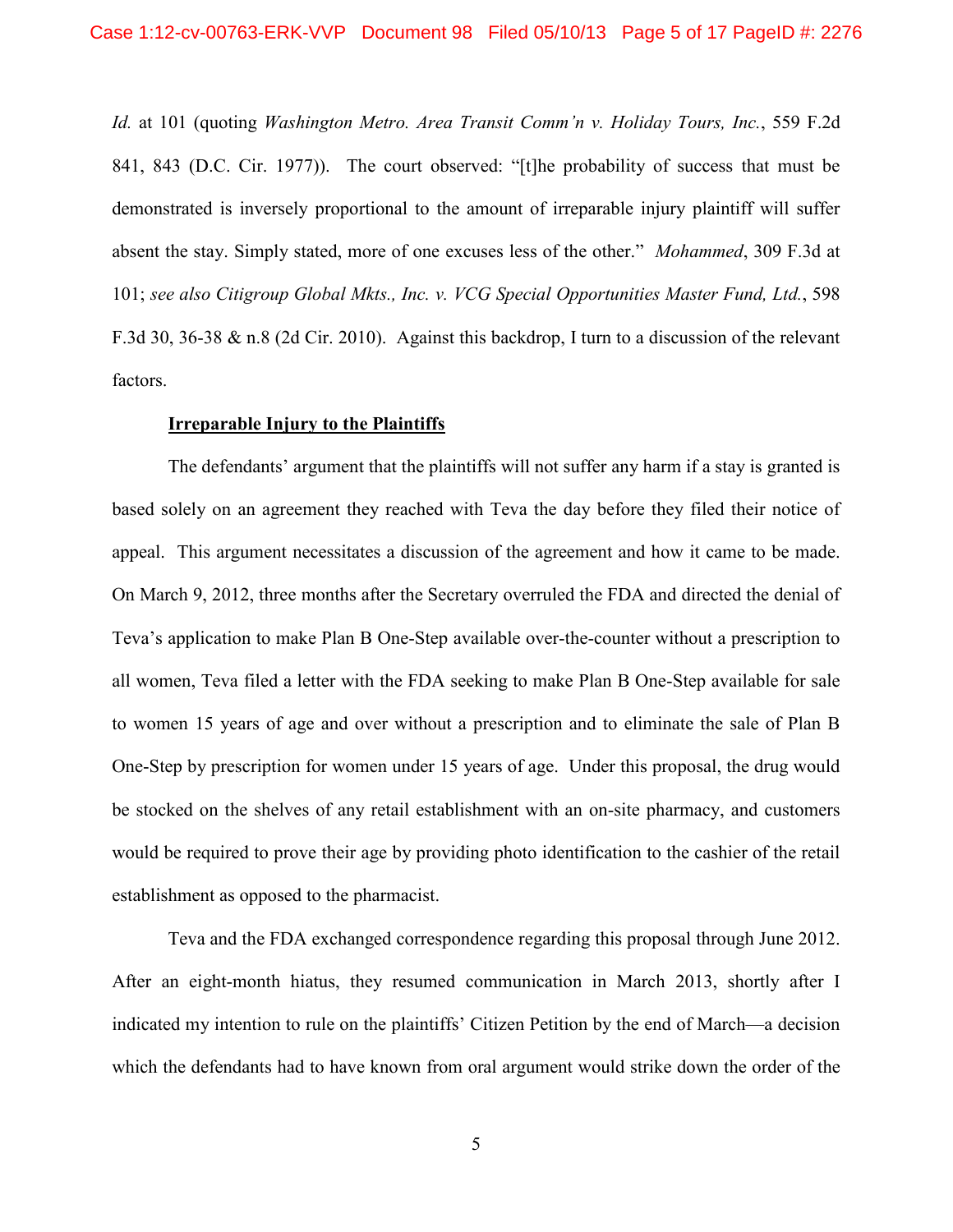Secretary and the FDA's action which was dictated by it. My decision was filed on April 5, 2013. Teva's application was approved on April 30, 2013, the day before defendants in this case filed their notice of appeal. The FDA has provided for no reason for the delay in ruling on Teva's application. Indeed, as I observed at oral argument, the approval—when it finally came—was intended to provide a sugarcoating for the FDA's appeal. May 7, 2013 Hr'g Tr.  $28:2-5.$ 

Nevertheless, there was something in it for Teva as well. The benefits the proposal would confer on Teva were not insignificant. Because, as the Assistant United States Attorney observed, 99% of Plan B One-Step consumers are aged 15 and above, Teva would lose next to nothing in the way of revenue by limiting sales to those women. May 7, 2013 Hr'g Tr. 68:7-11. On the other hand, Teva's proposal would enable it to have its product, and its product alone, displayed on the shelves in the family planning area of stores with an on-site pharmacy. Thus, a consumer looking for an emergency contraceptive would only find Plan B One-Step on the shelves, and if she came in after the pharmacy counter was closed, her only option would be Plan B One-Step. If she were under the age of 15, she would have no option, because she could only obtain levonorgestrel-based emergency contraceptives with a prescription.

Moreover, because the FDA claimed that one of the studies conducted by Teva—the socalled "actual use" study—was essential to the approval of Teva's proposal, Teva enjoys three years of marketing exclusivity to the 15 and 16 year old consumers. The pharmaceutical companies that sell "brand X" versions of Plan B One-Step as well as the two-pill package of the drug could not display their products on the shelf because the old marketing regime remains in effect for them, and their products can only be sold from behind the pharmacy counter. Anyone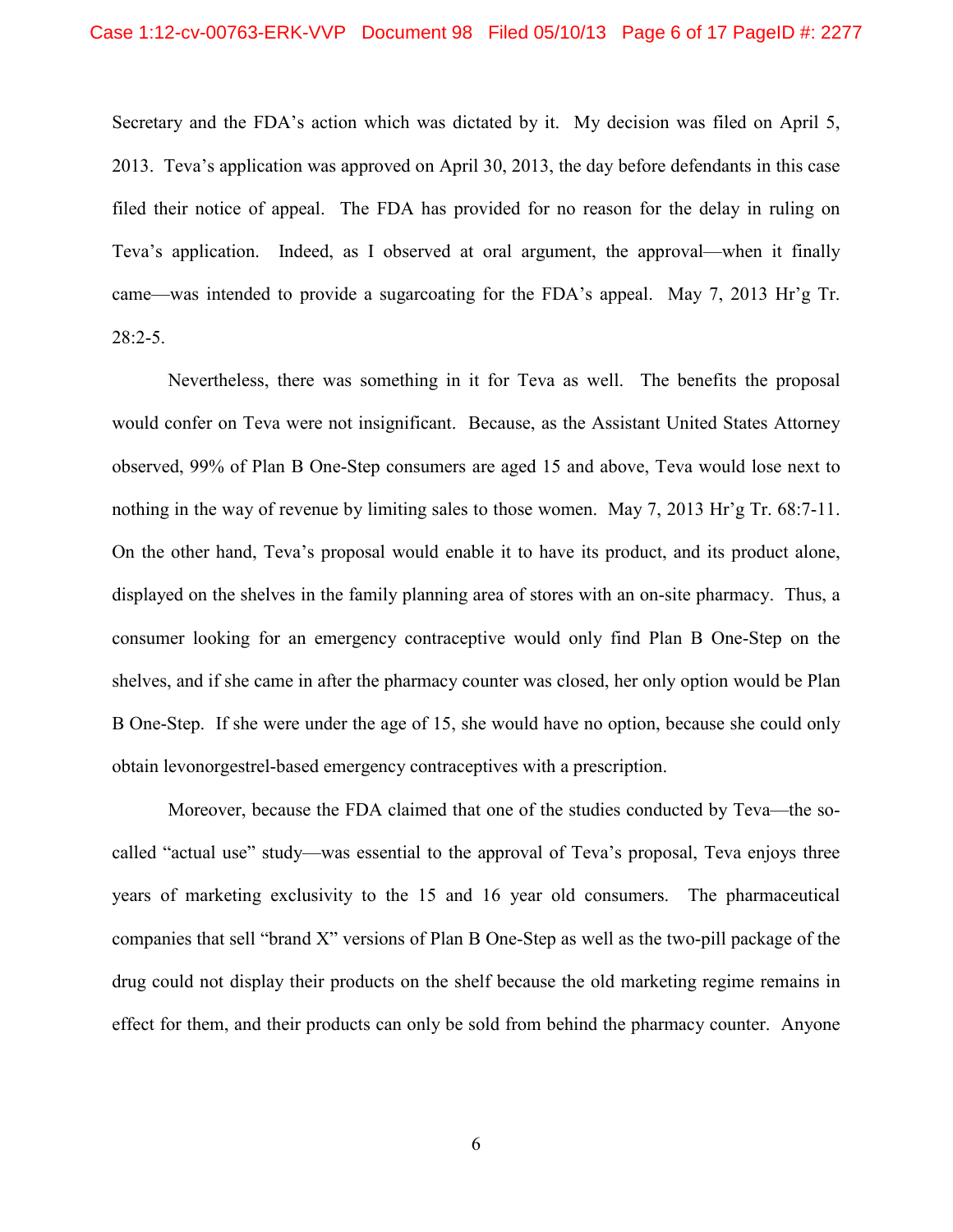under the age of 17 needs a prescription to obtain these products, and anyone over the age of 17 can only obtain them from the pharmacy by showing proof-of-age identification.

While this proposal was a boon to Teva, it did little to eliminate the practical obstructions in obtaining emergency contraception to women of child-bearing age whether over or under age 15. On the contrary, Teva will use its privileged marketing status and exclusivity to increase the cost of the drug. The price of Plan B One-Step under the new marketing regime is expected to be \$60, significantly more than the one- or two-pill generic version, and could conceivably go higher, if only to accommodate the more expensive packing, age-verification tags, and anti-theft technology that the new marketing arrangement would require. May 7, 2013 Hr'g Tr. 29:9-15. The cost of all emergency contraception, particularly Plan B One-Step, which is the most expensive, is already an impediment to access for many women and adolescents.

Nevertheless, the Secretary of Health and Human Services and the Commissioner of Food and Drugs argue that a stay of my order to make levonorgestrel-based emergency contraceptives available without a prescription and without point-of-sale and age restrictions "will not harm plaintiffs." Defs.' Br. at 11. This argument is based on the premise that the plaintiffs "are all over age 15 and therefore will soon be able to obtain at least one emergency contraceptive containing levonorgestrel . . . without a prescription at retail establishments that have a pharmacy counter." *Id.* Thus, the order that I entered and they seek to appeal "is not required to afford relief to any of the plaintiffs. They can purchase the product whenever the store is open (regardless of whether the pharmacy is open) by showing proof of age." *Id.*

Passing over the fact that the complaint alleges that one of the plaintiffs is suing on behalf of her two daughters, one of whom was 12 years old on May 23, 2012 (when the second amended supplemental complaint was filed), the defendants' argument ignores (1) the fact that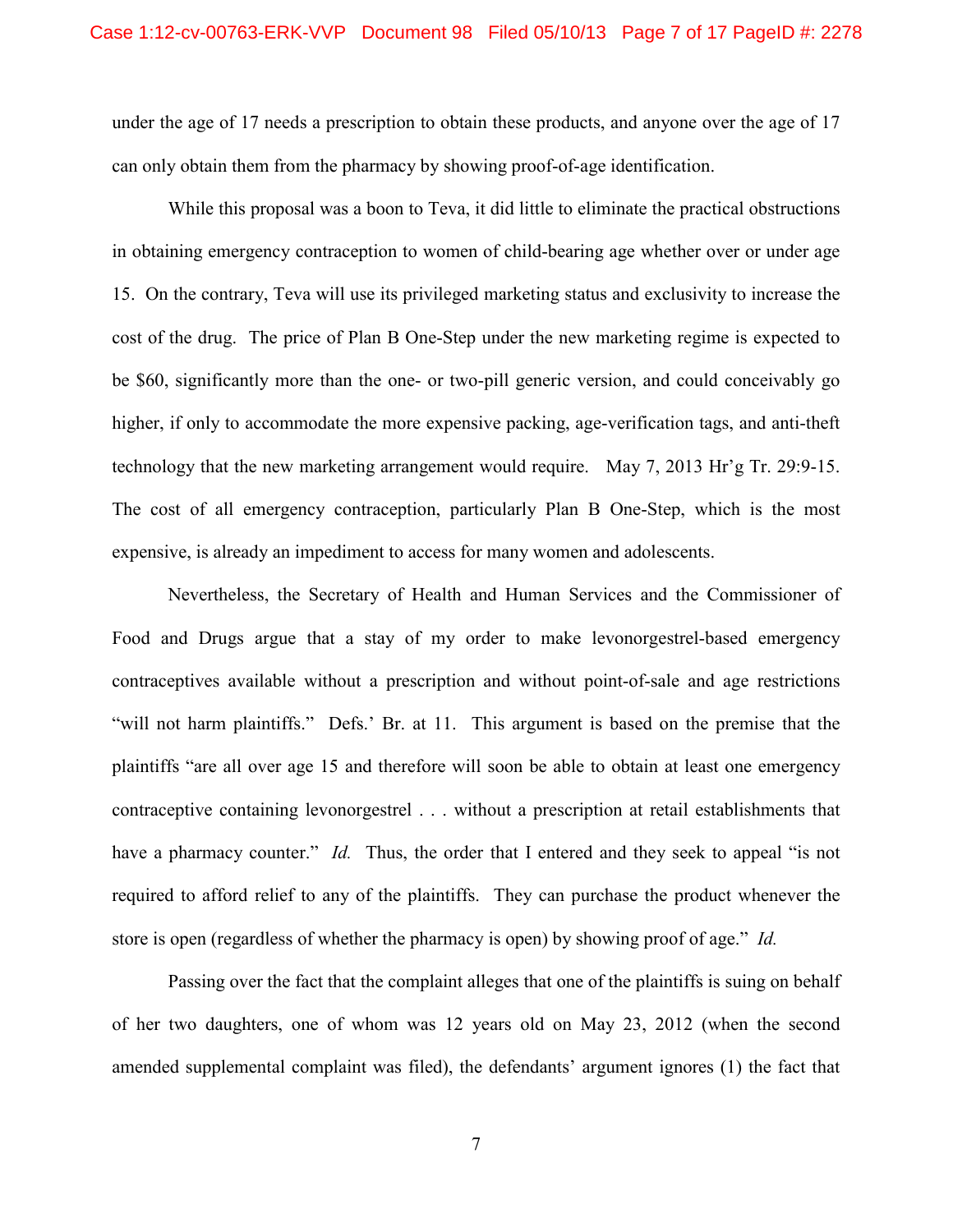"showing proof of age," which means government-issued photo identification, constitutes a substantial impediment to obtaining emergency contraception, particularly for young women of reproductive age, and (2) that emergency contraception can only be obtained at retail establishments with on-site pharmacies. Moreover, while there are some retail establishments that are open for longer hours than their pharmacy counters, the unjustifiable point-of-sale restrictions left in place under the Teva-FDA agreement will continue to present barriers to all women. Many women do not live near a store with an on-site pharmacy, and even when the drugstore or comparable facility has an on-site pharmacy, the difference between the hours of the pharmacy and the store itself is often significant. Indeed, a research letter published in the journal of the American Medical Association found that "of the 943 pharmacies called" in a survey of emergency contraceptive availability in five geographically diverse cities, "only 4.7%" were open 24 hours." Tracey A. Wilkinson et al., *Research Letter: Access to Emergency Contraception for Adolescents*, 307 J. Am. Med. Ass'n 362 (January 25, 2012).

Significantly, a study conducted by the Brennan Center for the purpose of showing the extent to which photo identification requirements throw roadblocks in the way of voters found that African-American citizens disproportionately lack photo identification. Specifically, "[t]wenty-five percent of African-American voting-age citizens have no current governmentissued photo ID, compared to eight percent of white voting-age citizens." Brennan Center for Justice, *Citizens Without Proof* 3 (Nov. 2006), *available at* http://www.brennancenter.org/ analysis/citizens-without-proof. Using 2000 census figures, the Brennan Center concluded that "this amounts to more than 5.5 million adult African-American citizens without photo identification." *Id.* Similarly, "[c]itizens earning less than \$35,000 per year are more than twice as likely to lack current government-issued photo identification as those earning more than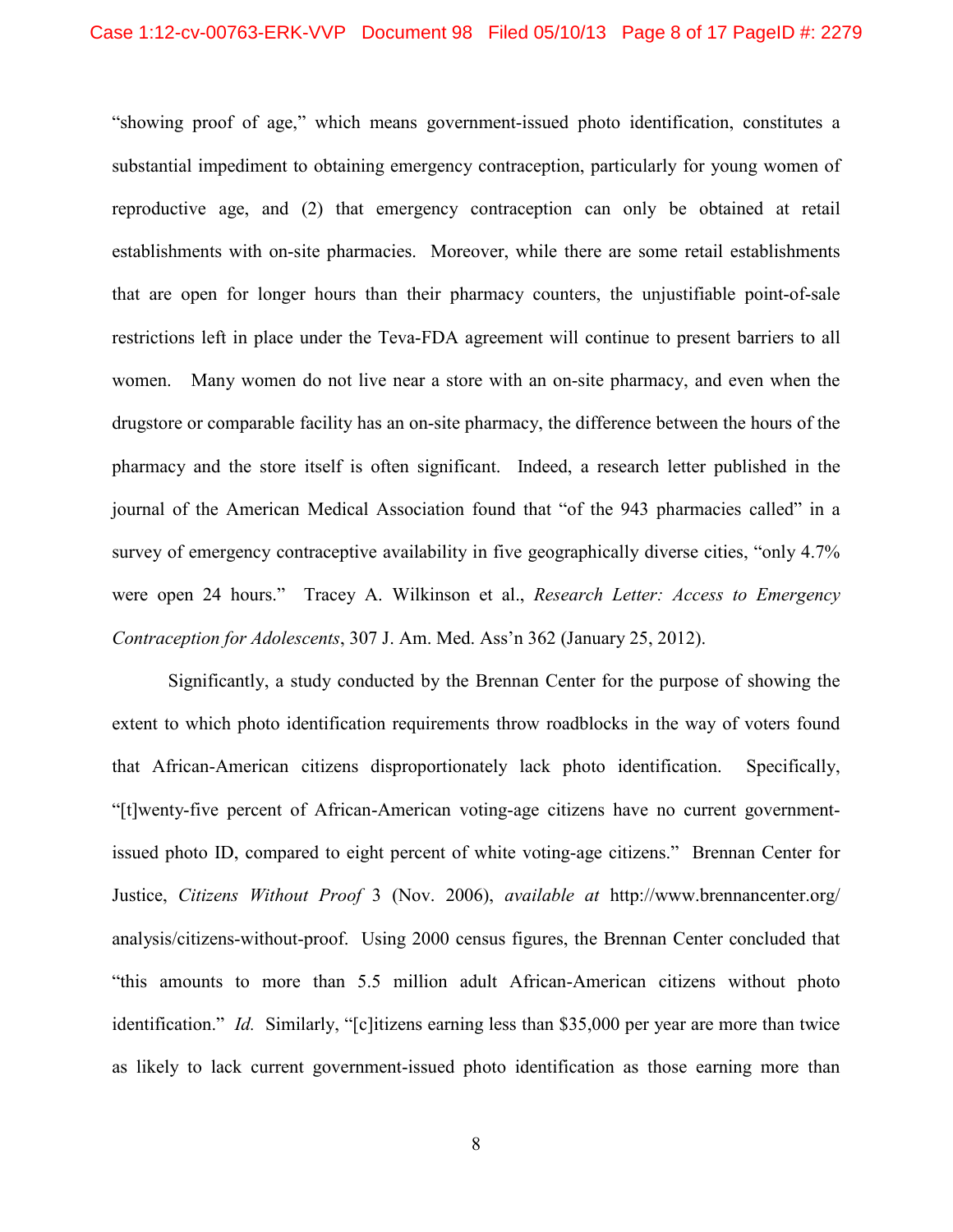\$35,000. Indeed, the survey indicates that at least 15 percent of voting-age American citizens earning less than \$35,000 per year do not have a valid government-issued photo ID." *Id.* Indeed, proposed findings of fact submitted by the Department of Justice in *South Carolina v. Holder*, No. 12-cv-203 (D.D.C.), are consistent with the Brennan Center study. One of those proposed findings is that "[m]inority voters in [South Carolina] are disproportionately less likely than white voters to possess any of the currently available, acceptable forms of [photographic voter identification] . . . . This conclusion holds true for black voters, Native American voters, and Hispanic voters, all of whom are significantly less likely than white voters to possess an allowable [photograph voter identification]  $\dots$ . These disparities are statistically significant.<sup>[2](#page-8-0)2</sup> United States' Proposed Findings of Fact and Conclusions of Law at 8, *South Carolina v. Holder*, No. 12-cv-203 (D.D.C.).

These statistics do not necessarily correlate with women of reproductive age. Nevertheless, they indicate the disproportionate burden that the Teva-FDA agreement places on African-American and poor adults over age 18. Moreover, it can reasonably be assumed that the proportion of women between 15 and 18 who lack government-issued photo identification is much higher, with a similar disparate impact on African-Americans and the poor. Nor does the nature of the age identification required under Teva's proposal make any concession to the difficulties they face. Thus, in response to a question posed by the FDA, Teva responded that "[t]he age verification system is based on federal and state guidelines for the sale of tobacco and alcohol and as such requires a government-issued photo ID (including driver's license, military card, immigration card, or passport) with date of birth." Letter from Valerie M. Mulligan, Senior

<span id="page-8-0"></span> $2$  The Brennan Center survey found that 16% of Hispanic voting age citizens have no current photo identification, but observed that the results did not achieve statistical significance due to a low sample size. The Department of Justice, which characterized its statistics as more robust, seems to confirm the validity of the Brennan Center's findings with respect to Hispanics.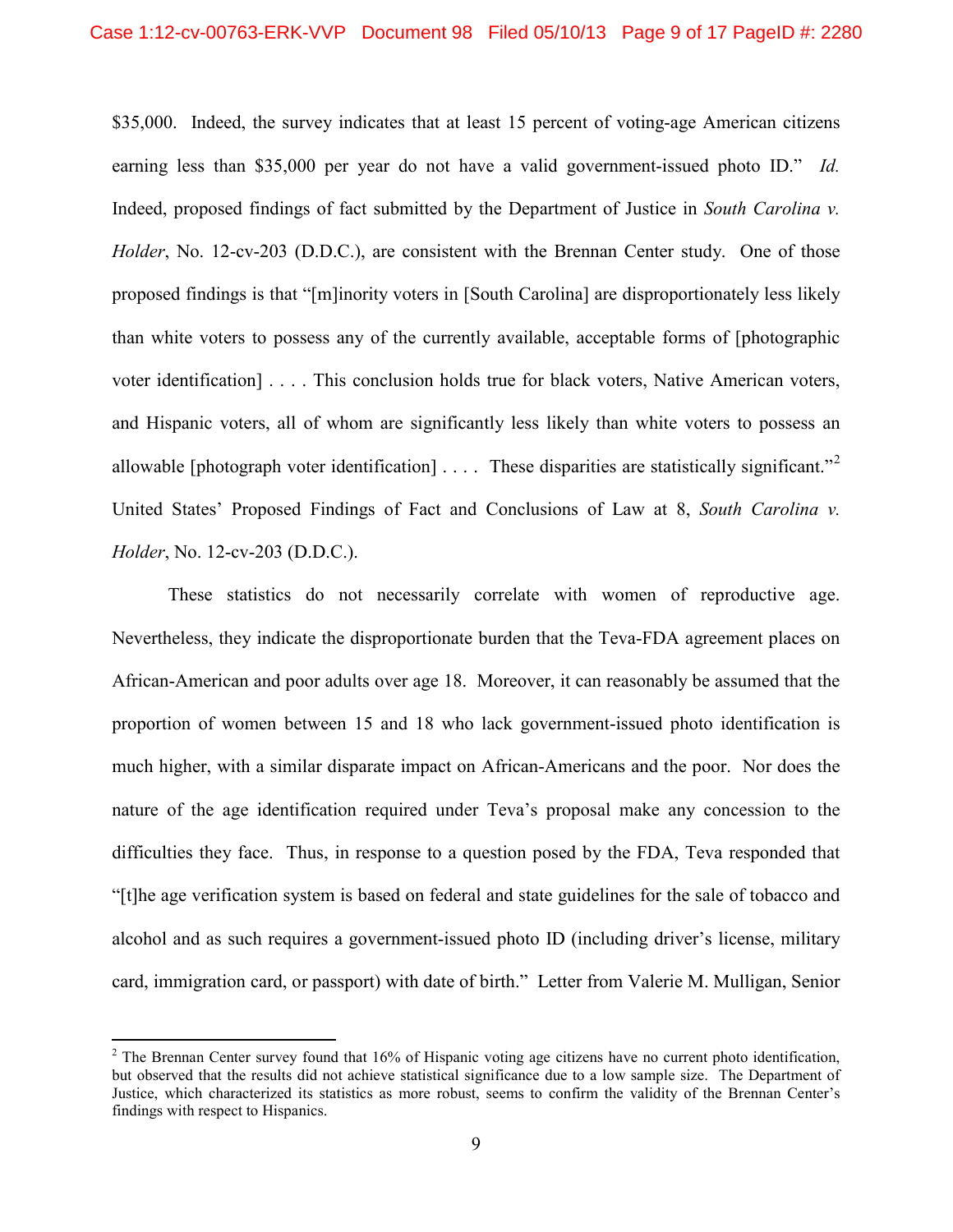Dir. of Reg. Affairs, Teva Women's Health, to Andrea Leonard-Segal, Center for Drug Evaluation and Research, FDA at 2 (June 27, 2012).<sup>[3](#page-9-0)</sup> Teva also observed that "a school-issued ID and birth certificate would not be considered acceptable age-verification." And, "for consumers age 15, there are some states that issue a driver's permit at age 15, or a consumer may use one of the other types of ID listed above, *if available*." *Id.* (emphasis added).

Moreover, the Teva-FDA agreement does nothing to relieve the burden on younger adolescents who still require a prescription from a physician in order to obtain an emergency contraceptive. Indeed, because the Teva-FDA agreement provides that Teva will no longer market Plan B One-Step as a prescription product, younger adolescents receive no benefit from the new marketing agreement. Instead, the requirement of a prescription only adds the additional cost of a doctor's visit and delay to obtaining a time-sensitive emergency contraceptive that is more effective the sooner it is taken after unprotected intercourse. As the label on the Plan B One-Step box advises the consumer, the pill should be taken "as soon as possible . . . after unprotected sex." I do not dwell on this aspect of the prejudice suffered by the population of the youngest adolescents, although it should not be ignored, because the number of these adolescents who actually use levonorgestrel-based emergency contraceptives is miniscule, and they have been invoked in the debate over access to these contraceptives mostly as a red herring to justify the continued burdens suffered by older women who seek access to the drug.

### **Irreparable Injury to the Defendants and the Public Interest**

The defendants argue that they "and the public interest" will suffer irreparable harm absent a stay for a number of reasons. Thus, they argue that the FDA and the public will be

<span id="page-9-0"></span><sup>&</sup>lt;sup>3</sup> I recognize that I am quoting from a letter that has been filed under seal and the contents of which Teva objects to being made public. The instance which I have quoted simply cannot be described as the equivalent of a confidential trade secret or other protected information that would justify keeping it a secret. Indeed, as I understand the position of the FDA, it retains the discretion to release information from Teva's letters now that its application has been granted. Letter from the United States Attorney at 1 (May 6, 2013).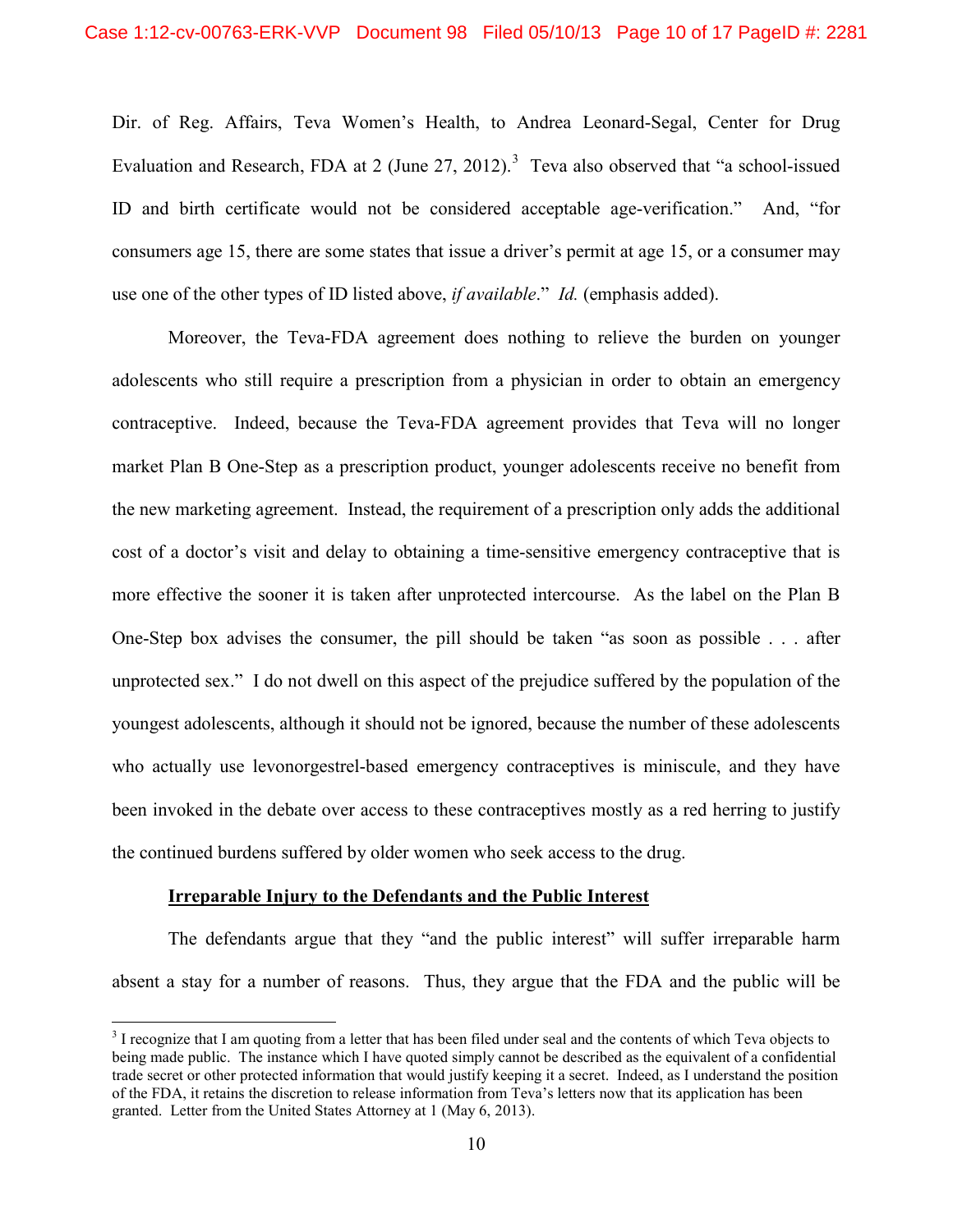irreparably and immediately harmed "if a drug product that purported to be 'FDA approved' were approved instead at the direction of a court." Defs.' Br. at 12. This is so because, they suggest, "[t]he public properly relies upon FDA classification of drugs as non-prescription as a reflection of the agency's judgment regarding the safety and proper use of a drug without a doctor's prescription. Thus, the public interest will not be served by reclassification of drugs as non-prescription without agency approval." *Id.* at 12-13. This argument ignores the fact that the FDA found that the drug was safe and could be used properly without a doctor's prescription, and was prepared to make it available over-the-counter for all ages. As Commissioner Hamburg observed, "there is adequate and reasonable, well-supported, and science-based evidence that Plan B One-Step is safe and effective and should be approved for nonprescription use for all females of child-bearing potential." Statement from FDA Commissioner Margaret Hamburg, M.D., on Plan B One-Step (Dec. 7, 2011). Thus, if a stay is denied, the public can have confidence that the FDA's judgment is being vindicated, and if a stay is granted, it will allow the bad-faith, politically motivated decision of Secretary Sebelius, who lacks any medical or scientific expertise, to prevail—thus justifiably undermining the public's confidence in the drug approval process.

Nor is there any merit to the related argument that a stay will "prevent public uncertainty regarding the status of the drugs at issue here pending the government's appeal to the Second Circuit." Defs.' Br. at 13. This silly argument ignores the fact it is the government's appeal from the order that sustained the judgment of the Commissioner of the FDA that is the cause of any uncertainty, and that that appeal is taken solely to vindicate the improper conduct of the Secretary and possibly for the purpose of further delaying greater access to emergency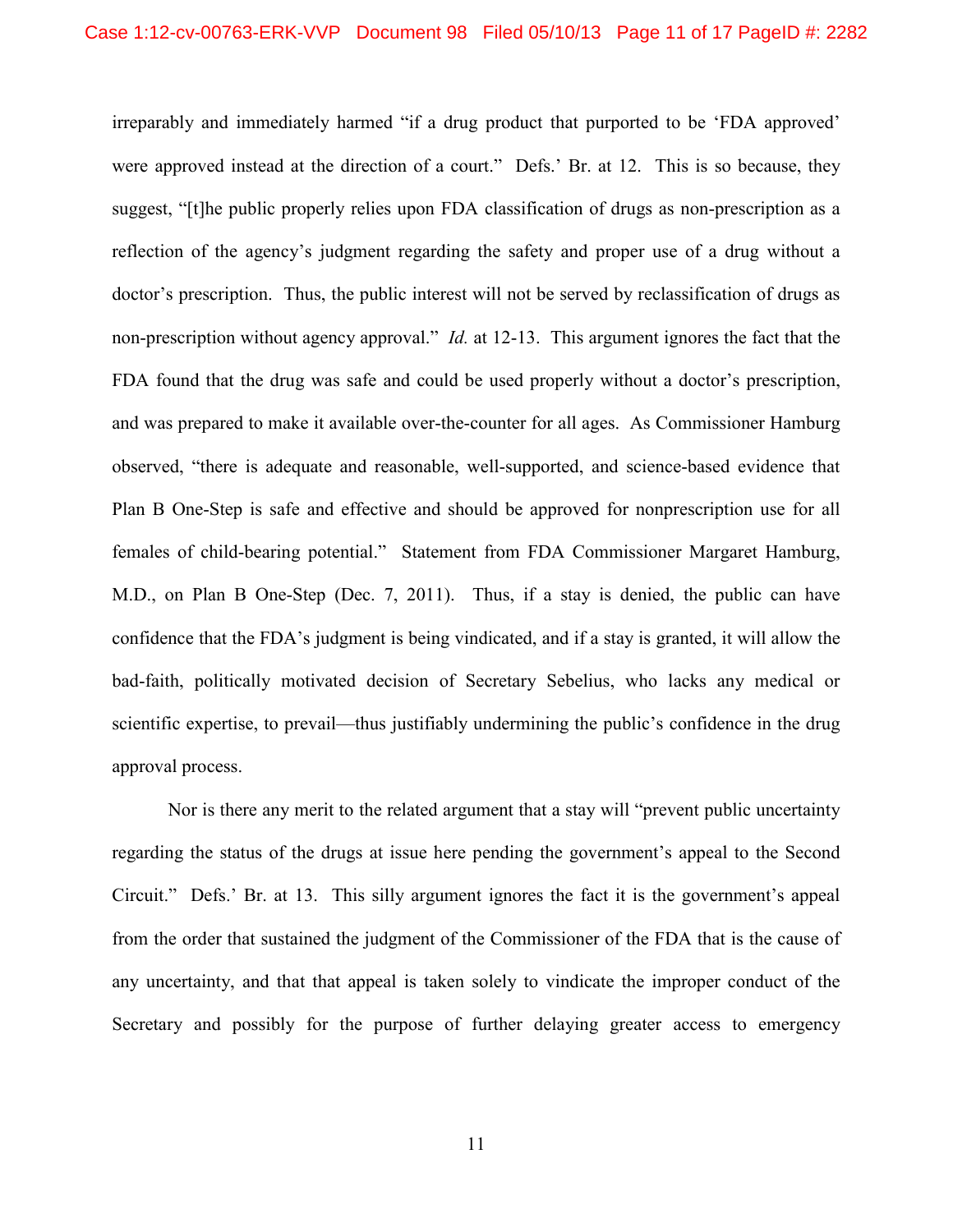contraceptives for purely political reasons. Whether my order is stayed or not will not resolve any uncertainty.

The defendants also argue that "if the status of these drugs is changed and later reversed, it can lead to situations in which women mistakenly believe that they can obtain the drug without a prescription or at certain locations where it used to be available, but is no longer." Defs.' Br. at 13. This argument assumes that defendants have a likelihood of success on the merits, an issue that I will shortly address, and is largely an insult to the intelligence of women. If women can no longer obtain Plan B without a prescription at certain locations, they will go to locations where it is available. On the other hand, if a stay is granted, the prejudice to those who need ready access to emergency contraceptives is a certainty, and is likely to continue until the resolution of the appeal—a period of time which is difficult to predict.

Moreover, this argument comes with ill grace from the defendants, who have added significant confusion by putting in place a convoluted triple-tiered marketing scheme that will only increase the confusion that already prevents women from obtaining timely access to emergency contraceptives. Specifically, women and retailers across the country will be forced to operate under the following set of nonsensical rules: (1) women 15 years of age or older with adequate proof of age will be permitted to purchase Plan B One-Step, which will only be available on the shelves in stores with on-site pharmacies; (2) other levonorgestrel-based products will remain behind the counter, but will be available without a prescription to women over 17 years of age who have government issued proof of age; and, (3) women who lack adequate proof of age or are under the age of 15 will not have access to Plan B One-Step and must obtain a prescription for another levonorgestrel-based contraceptive product. The confusion caused by this system, the only purpose of which is to sugarcoat the defendants'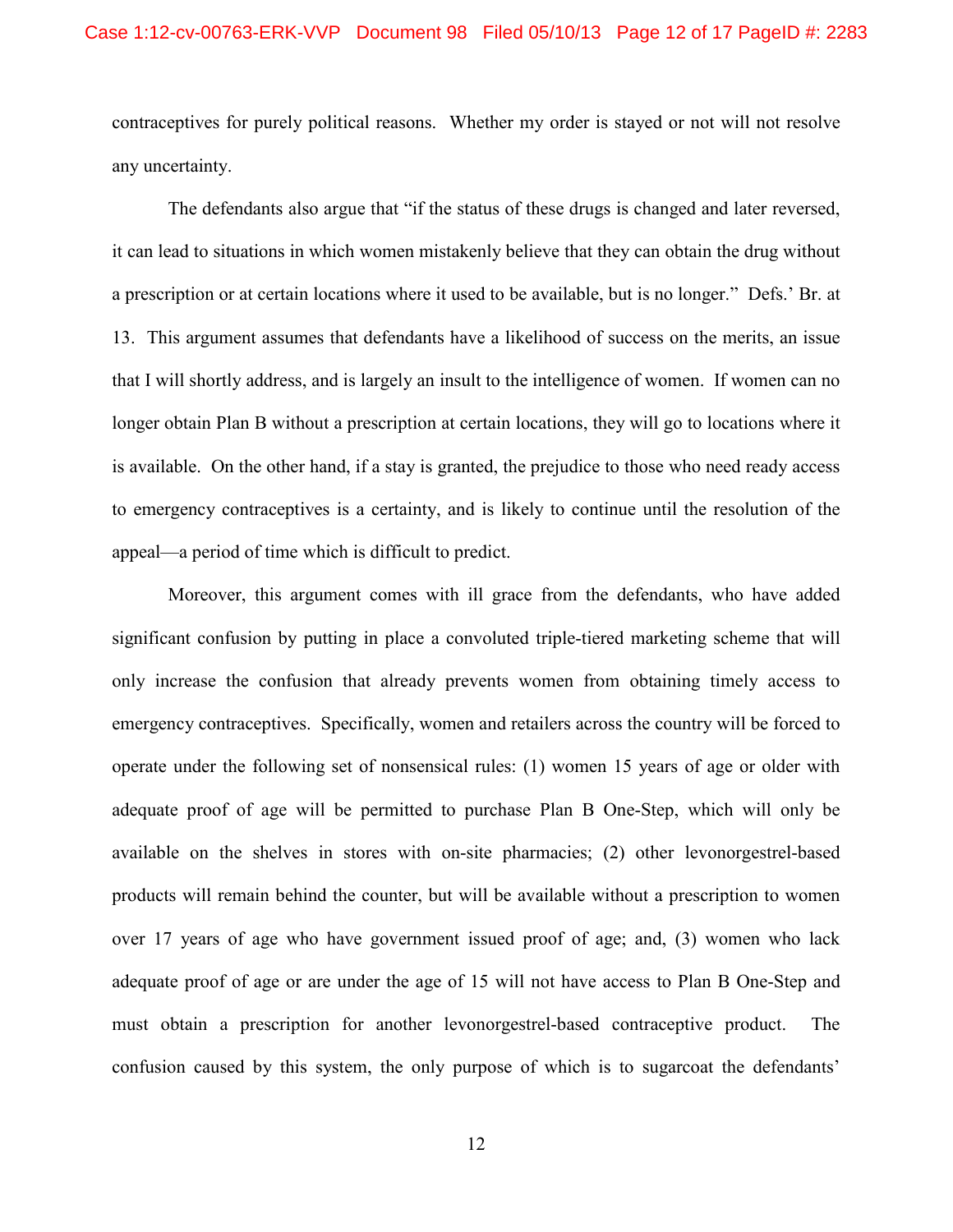appeal, is much greater than any potential confusion that could result from simply returning a product to prescription status.

The defendants' last argument is that the government interest in conferring marketing exclusivity will be irreparably harmed absent a stay. I do not question the validity of the policies underlying the statutes and regulations conferring marketing exclusivity on pharmaceutical companies that perform needed research to make drugs available and obtain approval to market drugs as a result. Nevertheless, at the time of my decision there was no issue of market exclusivity, because Teva's previous applications to expand access to Plan B One-Step had been denied, and it had not appealed. Indeed, for this reason, the prejudice that the defendants claim is the *implication* in my decision "that FDA cannot grant Teva marketing exclusivity for a change for [Plan B One-Step] from prescription to [over-the-counter] simply because FDA issued a complete response letter to Teva in December 2011 and Teva chose not to file a petition for review to the court of appeals." Defs.' Br. at 15. Their argument continues that "[t]his implication ignored the prospect that, instead of appealing, Teva could file an amended [supplemental application], which FDA could approve, leading to a grant of exclusivity." *Id.* It is not my understanding that any implication that could conceivably be drawn from an opinion provides a basis for an appeal, much less for a stay pending appeal.

Moreover, if I was operating in ignorance of the fact that Teva was negotiating a sweetheart agreement with the FDA, it was because nothing happened in this regard from December 2011 until April 30, 2013, 25 days after I issued my opinion in this case. Indeed, it would not have been unreasonable for me to assume that after 16 months of silence, the verdict of the quiescent years—to borrow a phrase from Brainerd Currie—was that nothing happened. Nevertheless, I acknowledge that I ordered the Citizen Petition be granted in part because it was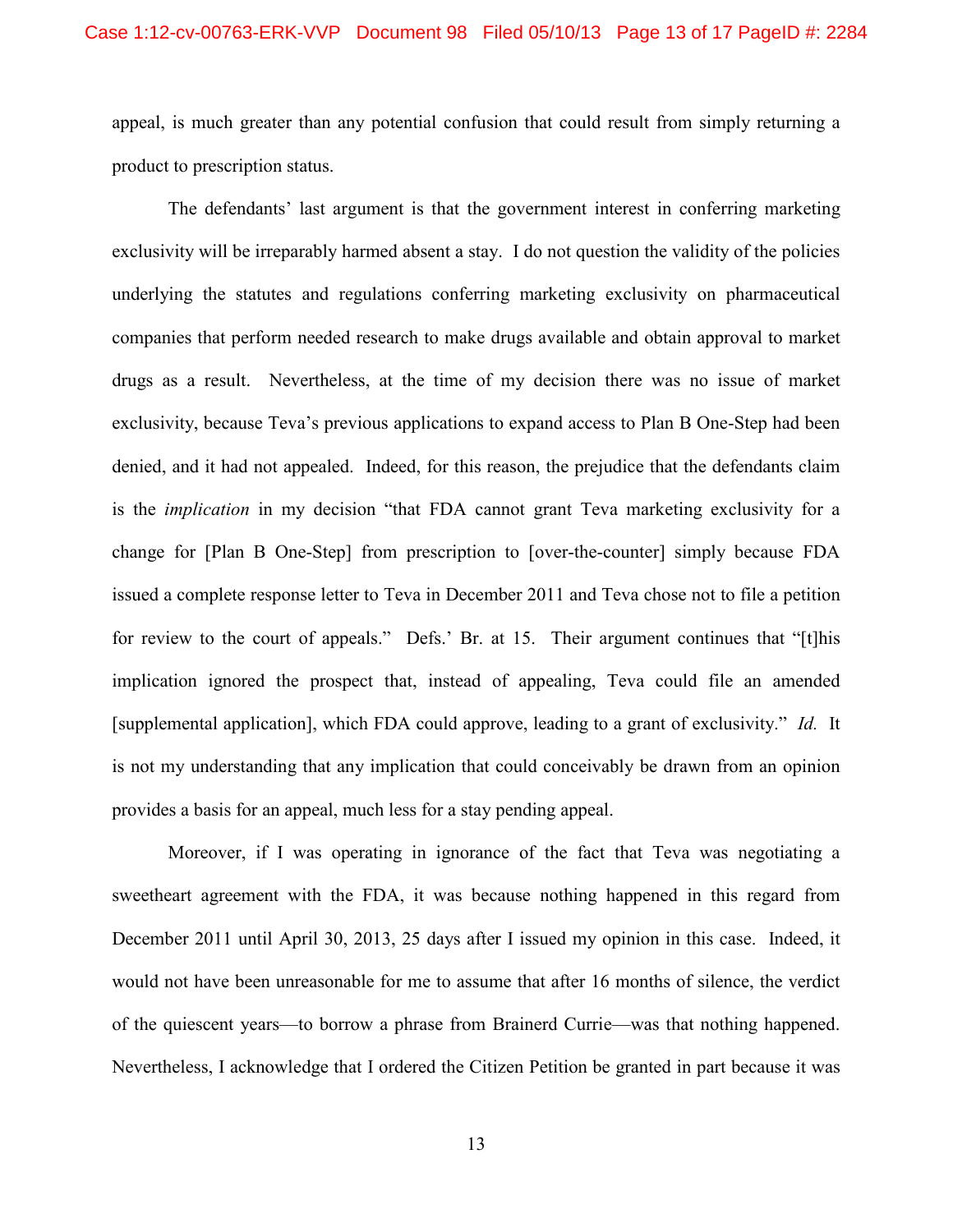my view that the plaintiffs were entitled to the relief they sought even without the actual use study paid for by Teva. Indeed, the 2003 FDA advisory committee formed to consider the first application for over-the-counter access to levonorgestrel-based emergency contraceptives voted by the most overwhelming of margins to approve it, without the benefit of the actual use study that Teva submitted with its more recent application, and it was only the political interference by the Bush White House that prevented their recommendation from being adopted. *See Tummino v. Torti*, 603 F. Supp. 2d 519, 528 (E.D.N.Y. 2009). If Teva could somehow benefit from the relief sought by the Citizen Petition, it was simply because the relief it sought from the FDA overlapped to a degree with the Citizen Petition.

### **Defendants' Likelihood of Success on the Merits**

The defendants offer two arguments in support of their claim that they have "a substantial likelihood of success on appeal." Defs.' Br. at 5. The first argument is that I was without subject matter jurisdiction to review the denial of Teva's petition. This argument is frivolous. I repeatedly recognized in my opinion, as the defendants acknowledged in their memorandum in support of their motion for a stay, that I did not have the authority to review the denial of Teva's petition for the purpose of granting relief. Defs.' Br. at 7. Nor did I direct the defendants to grant Teva's petition. I need not burden this opinion with a further discussion of this claim, because it is belied by what has actually happened since my opinion. Specifically, Teva is not making any effort to take advantage of my decision. Instead, it has entered into an agreement with the FDA, which I previously described. Since Teva has acquiesced in the denial of its petition, and entered into an agreement designed to "address the Secretary's stated concerns," there is nothing for the Court of Appeals to review, even if my decision had affected Teva's petition. Letter from Valerie M. Mulligan, Senior Dir. of Reg. Affairs, Teva Women's Health, to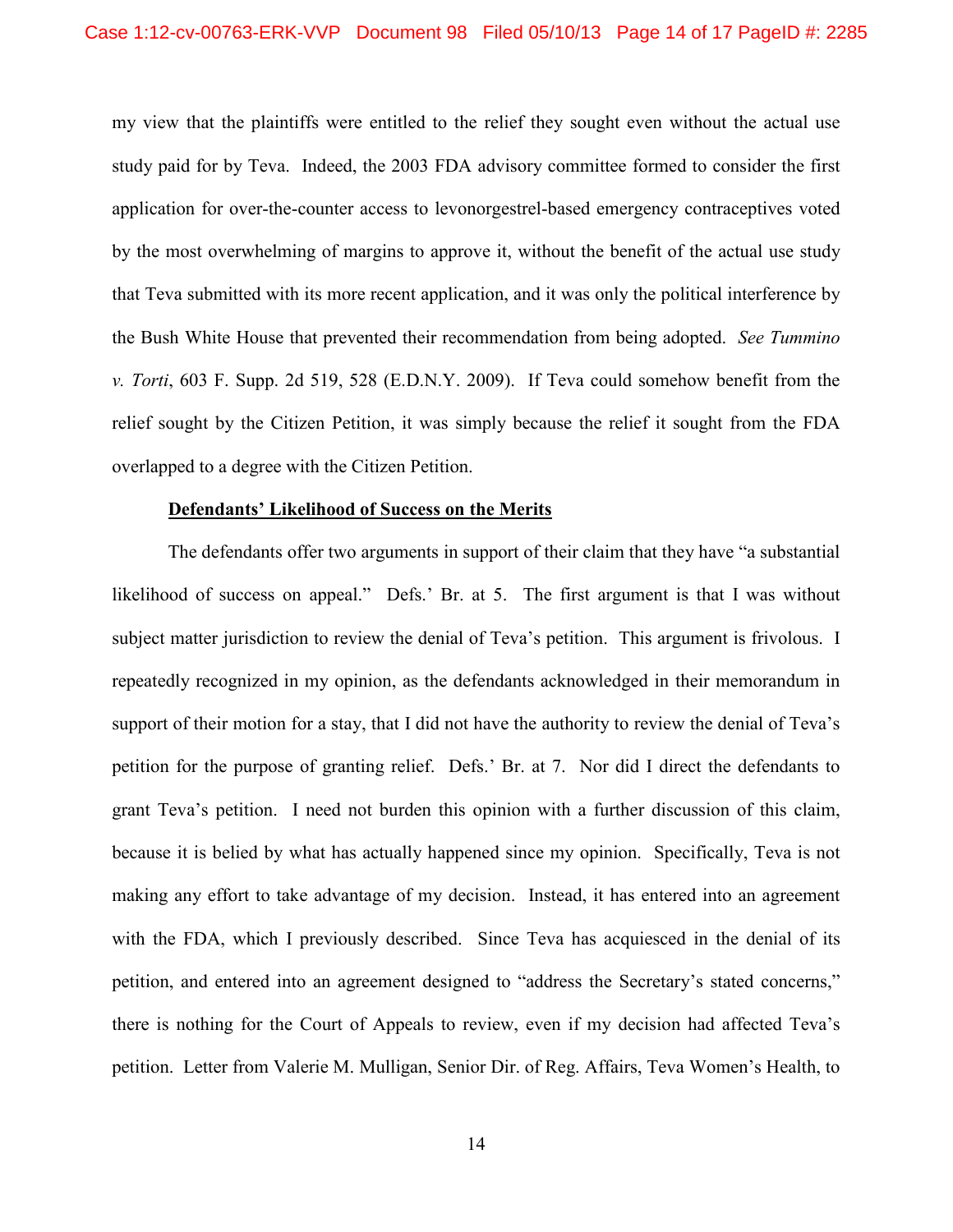Andrea Leonard-Segal, Center for Drug Evaluation and Research, FDA at 3 (Mar. 9, 2012). Indeed, this issue could be said to be moot.

The defendants' next argument in support of their claim that they have a substantial likelihood of success on appeal is that I exceeded my authority in ordering a change of Plan B for prescription to over-the-counter instead of remanding to the agency. Specifically, the defendants argue that "[r]ather than issuing a directive to the agency as to what specific action to take, the Court should have remanded to the agency for compliance with its legal ruling." Defs.' Br. at 9. Quoting from a decision of the Supreme Court, they argue that "the proper course, *except in rare circumstances*, is to remand to the agency for additional investigation or explanation. The reviewing court is not *generally* empowered to conduct a *de novo* inquiry into the matter being reviewed and to reach its own conclusions based on such an inquiry." *Fla. Power & Light Co. v. Lorion*, 470 U.S. 729, 744 (1985) (emphases added).

The defendants' own admission that they could not continue to reach the same decision on remand after remand and claim that the only remedy was yet another remand clearly establishes that the question is not whether I have authority to grant relief. *See* May 7, 2013 Hr'g Tr. 91:22-92:6. So too does a careful study of the language of the Supreme Court decision on which they rely, and which recognizes that there are "rare circumstances" in which remand is not necessary. This case presents the kind of "rare circumstances" where a remand to the agency is not only unnecessary but would constitute an abuse of discretion. First, the FDA is not the problem. The cause of the rejection of over-the-counter sale of levonorgestrel-based emergency contraceptives was the Secretary of Health and Human Services. She has not changed her position. *Id.* 17:14-20. A remand would thus be futile.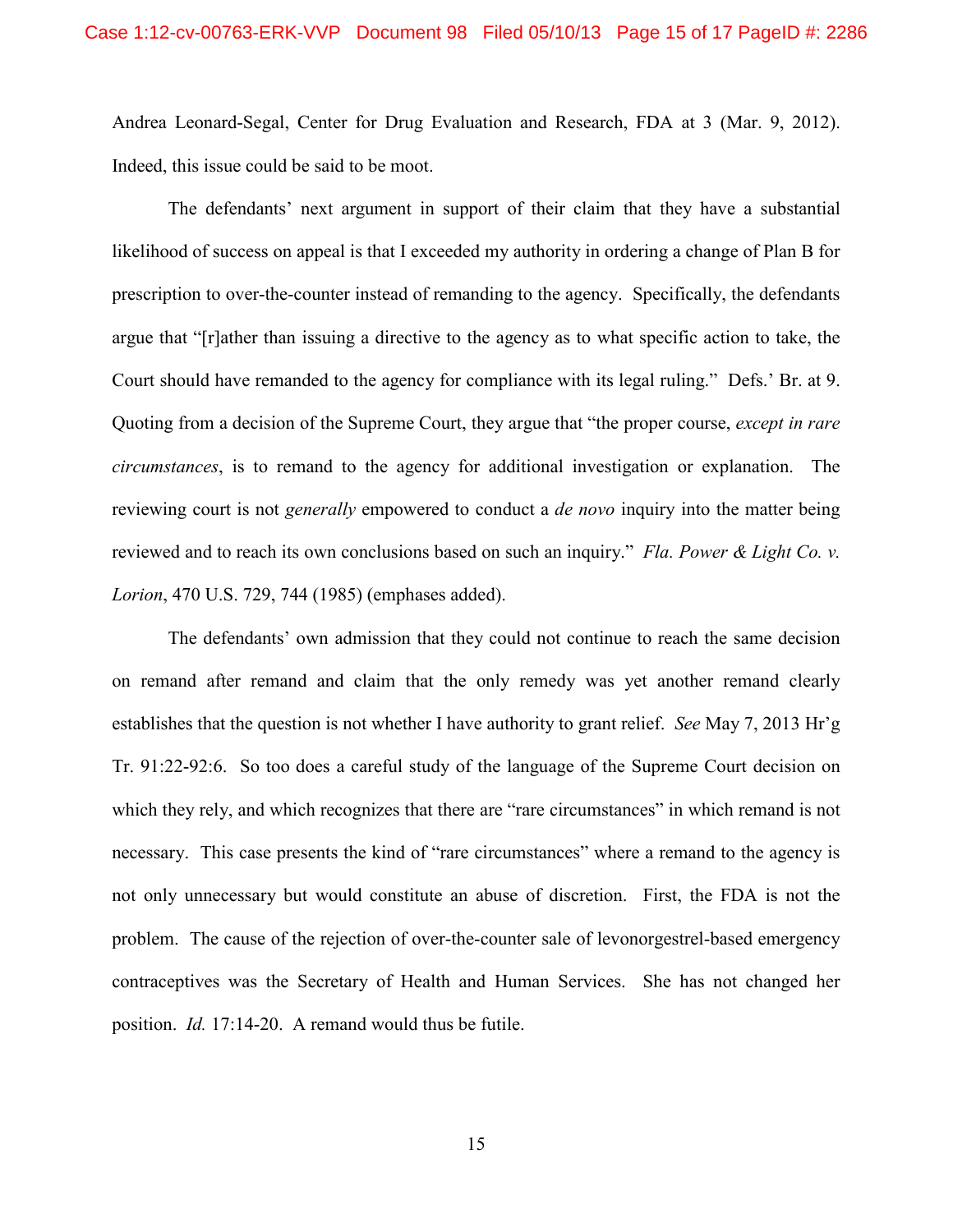More significantly, I have been there and done that. In my 2009 opinion, after concluding that the administrative agency process was corrupted by political interference, I declined the plaintiffs' request to avoid a remand and simply direct that the FDA award them the relief that they sought. I did so for two reasons. First, it was my view that a decision on whether Plan B "may be used safely without a prescription by children as young as 11 or 12, is best left to the expertise of the FDA, to which Congress has entrusted this responsibility; it should not be made by a federal district court judge." *Tummino v. Torti*, 603 F. Supp. 2d at 549. Second, a new FDA Commissioner, Deputy Commissioner, and President had come into office since the agency's decision on Plan B had been made, who I thought could be "trusted to conduct a fair assessment of the scientific evidence." *Id.* Neither of these grounds is applicable here.

On remand, defendants engaged in the same bad faith that resulted in my initial remand. They delayed the decision for three years and, ultimately, improper political influence prevented the FDA from granting the petition. Nor do they claim a reasonable probability of success on appeal in challenging my analysis of their flagrant misconduct. Indeed, I traced the numerous departures from agency policy and defects in the proceedings for yet a second time. *Tummino v. Hamburg*, 2013 WL 1348656 at \*6-19. Significantly, defendants do not take any issue with any of my substantive conclusions. Instead, they seek another remand, without any assurance that the result would be any different. On the contrary, the defendants assert that, even if the Secretary changed her mind and the FDA agreed that the Citizen Petition contained sufficient data to support an over-the-counter switch, the FDA would be obligated to conduct what could be described as a national referendum: "[A] rule making proceeding [in] which the public and all stakeholders would have an opportunity to participate and share their views including Teva, including plaintiffs, including the petitioners, including anybody else who has an interest in the